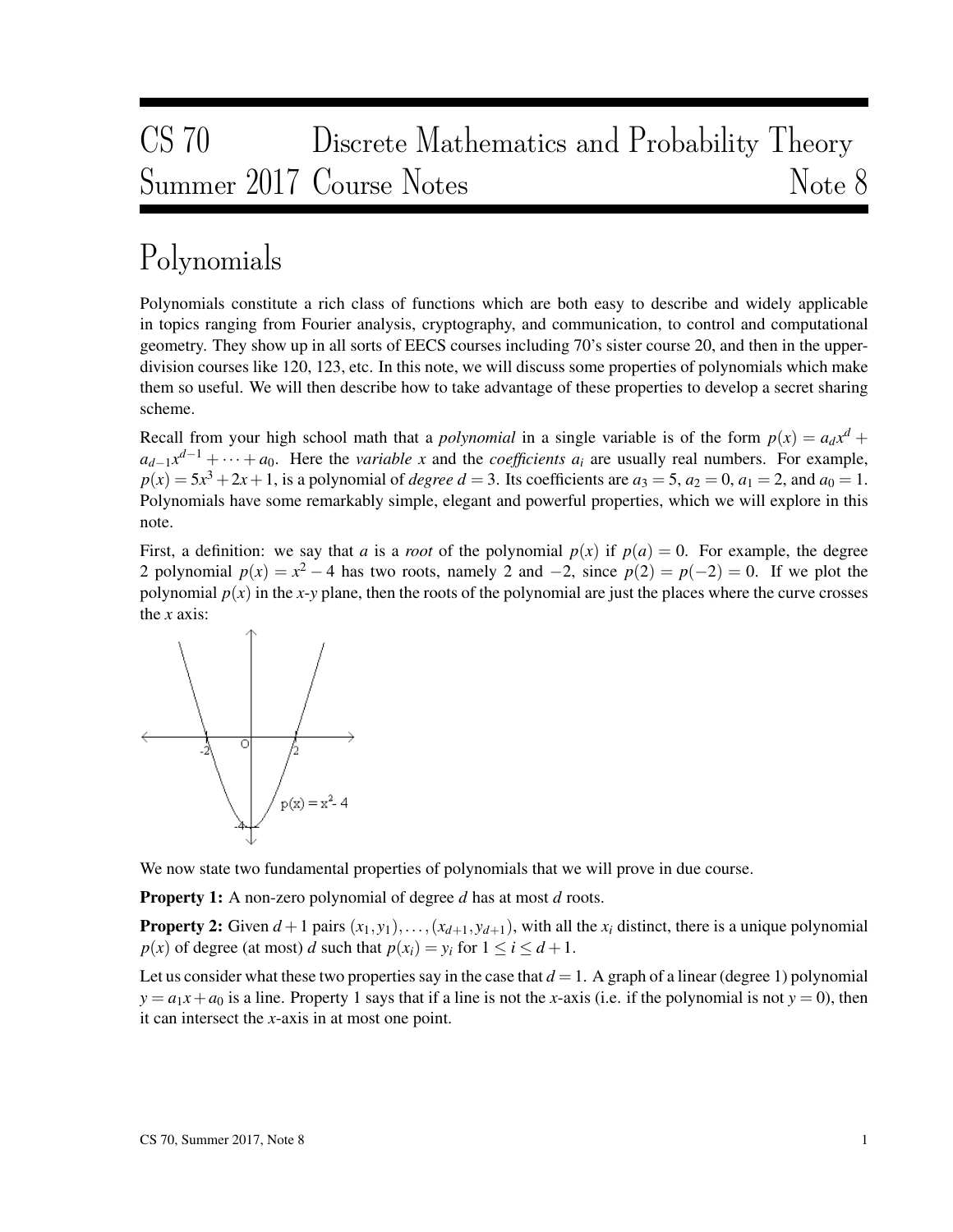

Property 2 says that two points uniquely determine a line.



### Polynomial Interpolation

Property 2 says that two points uniquely determine a degree 1 polynomial (a line), three points uniquely determine a degree 2 polynomial, four points uniquely determine a degree 3 polynomial, and so on. Given  $d+1$  pairs  $(x_1, y_1), \ldots, (x_{d+1}, y_{d+1})$ , how do we determine the polynomial  $p(x) = a_d x^d + \cdots + a_1 x + a_0$  such that  $p(x_i) = y_i$  for  $i = 1$  to  $d + 1$ ? We will give a very simple algorithm<sup>1</sup> for reconstructing the coefficients  $a_0, \ldots, a_d$ , and therefore the polynomial  $p(x)$ .

The method is called *Lagrange interpolation*: Let us start by solving an easier problem. Suppose that we are told that  $y_1 = 1$  and  $y_j = 0$  for  $2 \le j \le d+1$ . Now can we reconstruct  $p(x)$ ? Yes, this is easy! Consider  $q(x) = (x - x_2)(x - x_3) \cdots (x - x_{d+1})$ . This is a polynomial of degree *d* (the  $x_i$ 's are constants, and *x* appears *d* times). Also, we clearly have  $q(x_i) = 0$  for  $2 \leq j \leq d+1$ . But what is  $q(x_1)$ ? Well,  $q(x_1) =$  $(x_1 - x_2)(x_1 - x_3) \cdots (x_1 - x_{d+1})$ , which is some constant not equal to 0. Thus if we let  $p(x) = q(x)/q(x_1)$ (dividing is ok since  $q(x_1) \neq 0$ ), we have the polynomial we are looking for. For example, suppose you were given the pairs  $(1,1)$ ,  $(2,0)$ , and  $(3,0)$ . Then we can construct the degree  $d = 2$  polynomial  $p(x)$  by letting  $q(x) = (x-2)(x-3) = x^2 - 5x + 6$ , and  $q(x_1) = q(1) = 2$ . Thus, we can now construct  $p(x) = q(x)/q(x_1) = 0$  $(x^2-5x+6)/2.$ 

Of course the problem is no harder if we single out some arbitrary index *i* instead of 1: i.e.  $y_i = 1$  and  $y_j = 0$ for  $j \neq i$ . Let us introduce some notation: let us denote by  $\Delta_i(x)$  the degree *d* polynomial that goes through these  $d+1$  points. Then  $\Delta_i(x) = \frac{\Pi j \neq i(x-x_j)}{\Pi j \neq i(x_i-x_j)}$ .

Let us now return to the original problem. Given  $d+1$  pairs  $(x_1, y_1), \ldots, (x_{d+1}, y_{d+1})$ , we first construct the *d* + 1 polynomials  $\Delta_1(x), \ldots, \Delta_{d+1}(x)$ . Now we can write  $p(x) = \sum_{i=1}^{d+1} y_i \Delta_i(x)$ . Why does this work? First notice that *p*(*x*) is a polynomial of degree *d* as required, since it is the sum of polynomials of degree *d*. And when it is evaluated at  $x_i$ , *d* of the  $d+1$  terms in the sum evaluate to 0 and the *i-th* term evaluates to  $y_i$  times 1, as required.

As an example, suppose we want to find the degree-2 polynomial  $p(x)$  that passes through the three points

 $<sup>1</sup>$ Another linear-algebra based algorithm that is more computer friendly is given in the next note.</sup>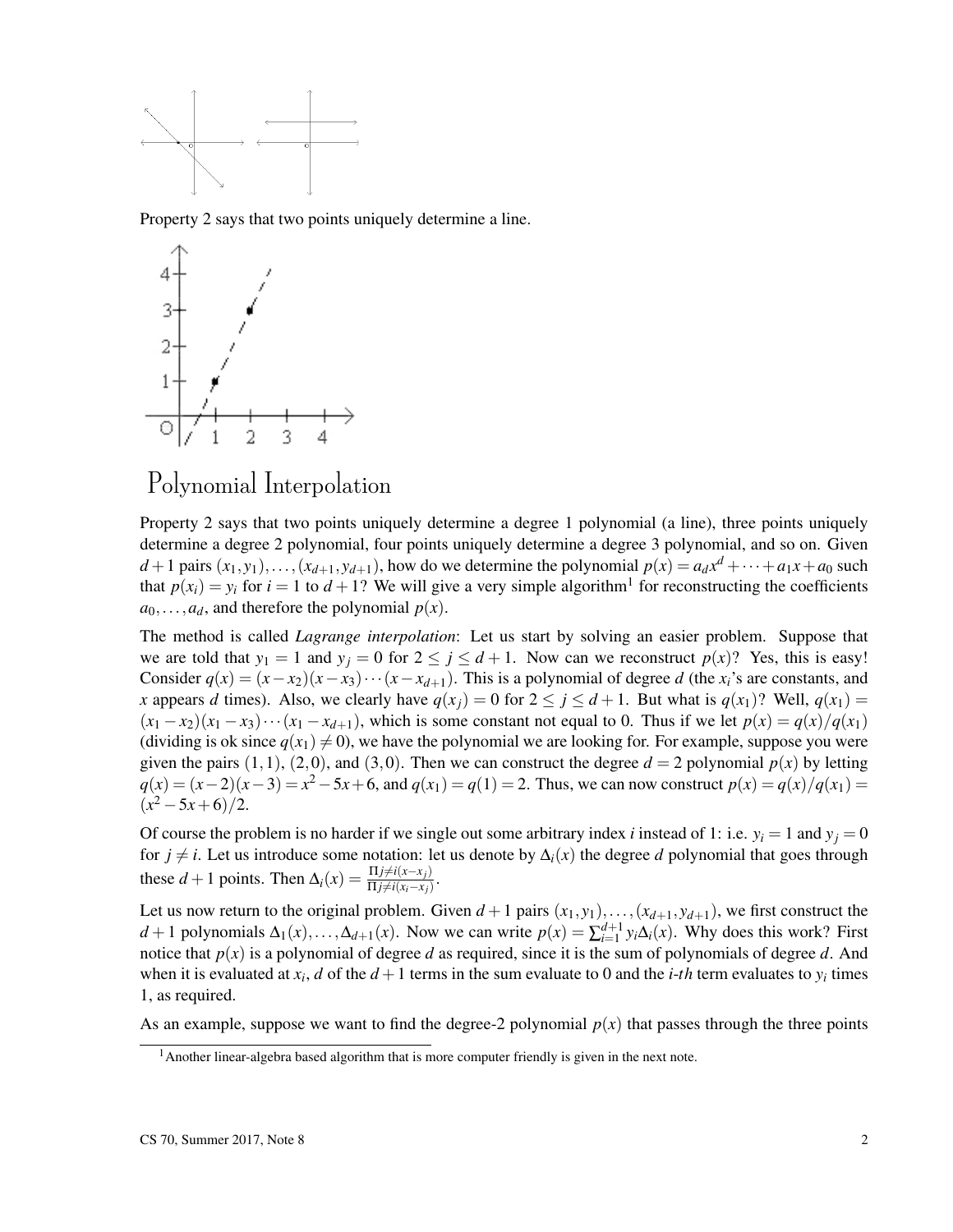$(1,1)$ ,  $(2,2)$  and  $(3,4)$ . The three polynomials  $\Delta_i$  are as follows: If  $d = 2$ , and  $x_i = i$ , for instance, then

$$
\Delta_1(x) = \frac{(x-2)(x-3)}{(1-2)(1-3)} = \frac{(x-2)(x-3)}{2} = \frac{1}{2}x^2 - \frac{5}{2}x + 3;
$$
  
\n
$$
\Delta_2(x) = \frac{(x-1)(x-3)}{(2-1)(2-3)} = \frac{(x-1)(x-3)}{-1} = -x^2 + 4x - 3;
$$
  
\n
$$
\Delta_3(x) = \frac{(x-1)(x-2)}{(3-1)(3-2)} = \frac{(x-1)(x-2)}{2} = \frac{1}{2}x^2 - \frac{3}{2}x + 1.
$$

The polynomial  $p(x)$  is therefore given by

$$
p(x) = 1 \cdot \Delta_1(x) + 2 \cdot \Delta_2(x) + 4 \cdot \Delta_3(x) = \frac{1}{2}x^2 - \frac{1}{2}x + 1.
$$

You should verify that this polynomial does indeed pass through the above three points.

#### Proof of Property 2

We would like to prove property 2:

**Property 2:** Given  $d+1$  pairs  $(x_1, y_1), \ldots, (x_{d+1}, y_{d+1})$ , with all the  $x_i$  distinct, there is a unique polynomial *p*(*x*) of degree (at most) *d* such that  $p(x_i) = y_i$  for  $1 \le i \le d+1$ .

We have shown how to find a polynomial  $p(x)$  such that  $p(x_i) = y_i$  for  $d+1$  pairs  $(x_1, y_1), \ldots, (x_{d+1}, y_{d+1})$ . This proves part of property 2 (the existence of the polynomial). How do we prove the second part, that the polynomial is unique? Suppose for contradiction that there is another polynomial  $q(x)$  such that  $q(x_i) = y_i$ for all *d* + 1 pairs above. Now consider the polynomial  $r(x) = p(x) - q(x)$ . Since we are assuming that  $q(x)$ and  $p(x)$  are different polynomials,  $r(x)$  must be a non-zero polynomial of degree at most *d*. Therefore, property 1 implies it can have at most *d* roots. But on the other hand  $r(x_i) = p(x_i) - q(x_i) = 0$  on  $d+1$ distinct points. Contradiction. Therefore,  $p(x)$  is the unique polynomial that satisfies the  $d+1$  conditions.

### Polynomial Division

Let's take a short digression to discuss polynomial division, which will be useful in the proof of property 1. If we have a polynomial  $p(x)$  of degree *d*, we can divide by a polynomial  $q(x)$  of degree  $\leq d$  by using elementary-school long division. The result will be:

$$
p(x) = q(x)q'(x) + r(x)
$$

where  $q'(x)$  is the quotient and  $r(x)$  is the remainder. The degree of  $r(x)$  must be smaller than the degree of *q*(*x*).

**Example.** We wish to divide  $p(x) = x^3 + x^2 - 1$  by  $q(x) = x - 1$ :

$$
\begin{array}{r} \nX - 1) \overline{\begin{array}{r} X^3 + X^2 - 1 \\ \hline X^3 + X^2 - 1 \\ \hline 2X^2 \\ \hline 2X^2 \\ \hline 2X - 1 \\ \hline 2X - 1 \\ \hline 2X - 1 \\ \hline 1 \\ \hline 1\n\end{array}\n\end{array}
$$

 $\text{CS } 70$ , Summer 2017, Note 8 3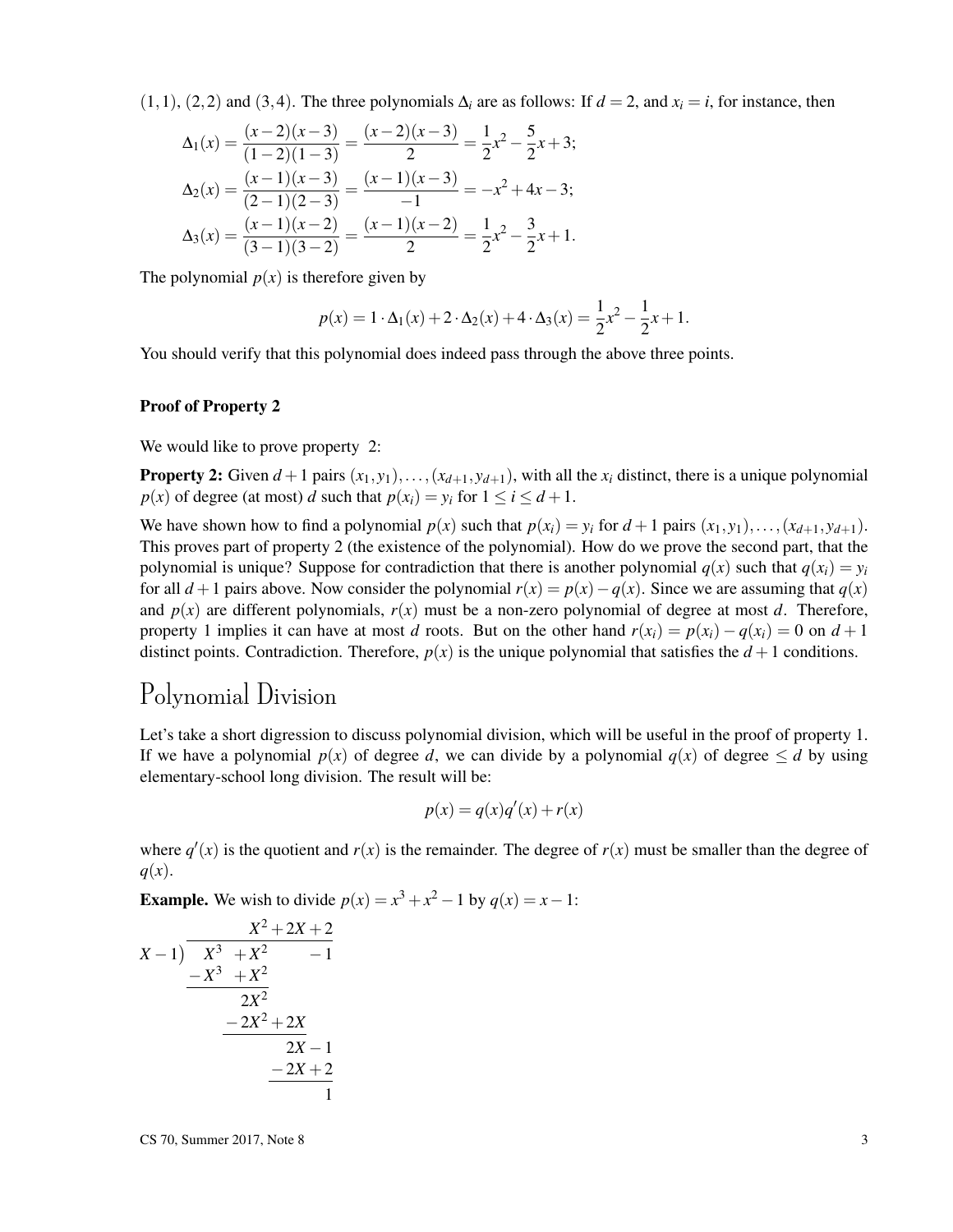Now  $p(x) = x^3 + x^2 - 1 = (x - 1)(x^2 + 2x + 2) + 1$ ,  $r(x) = 1$  and  $q'(x) = x^2 + 2x + 2$ .

### Proof of Property 1

Now let us turn to property 1: a non-zero polynomial of degree *d* has at most *d* roots.The idea of the proof is as follows. We will prove the following claims:

Claim 1 If *a* is a root of a polynomial  $p(x)$  with degree *d*, then  $p(x) = (x - a)q(x)$  for a polynomial  $q(x)$  with degree  $d-1$ .

Claim 2 A polynomial  $p(x)$  of degree *d* with distinct roots  $a_1, \ldots, a_d$  can be written as  $p(x) = c(x - a)$  $a_1) \cdots (x - a_d).$ 

Claim 2 implies property 1. We must show that  $a \neq a_i$  for  $i = 1, \ldots d$  cannot be a root of  $p(x)$ . But this follows from claim 2, since  $p(a) = c(a - a_1) \cdots (a - a_d) \neq 0$ .

#### Proof of Claim 1

Dividing  $p(x)$  by  $(x-a)$  gives  $p(x) = (x-a)q(x) + r(x)$ , where  $q(x)$  is the quotient and  $r(x)$  is the remainder. The degree of  $r(x)$  is necessarily smaller than the degree of the divisor  $(x - a)$ . Therefore  $r(x)$  must have degree 0 and therefore is some constant *c*. But now substituting  $x = a$ , we get  $p(a) = c$ . But since *a* is a root,  $p(a) = 0$ . Thus  $c = 0$  and therefore  $p(x) = (x - a)q(x)$ , thus showing that  $(x - a)|p(x)$ .

#### Claim 1 implies Claim 2

Proof by induction on *d*.

- Base Case: We must show that a polynomial  $p(x)$  of degree 1 with root  $a_1$  can be written as  $p(x) =$  $c(x-a_1)$ . By Claim 1, we know that  $p(x) = (x-a_1)q(x)$ , where  $q(x)$  has degree 0 and is therefore a constant.
- Inductive Hypothesis: A polynomial of degree *d* −1 with distinct roots *a*1,...,*ad*−<sup>1</sup> can be written as  $p(x) = c(x - a_1) \cdots (x - a_{d-1}).$
- Inductive Step: Let  $p(x)$  be a polynomial of of degree *d* with distinct roots  $a_1, \dots, a_d$ . By Claim 1,  $p(x) = (x - a_d)q(x)$  for some polynomial  $q(x)$  of degree  $d - 1$ . Since  $0 = p(a_i) = (a_i - a_d)q(a_i)$ for all  $i \neq d$  and  $a_i - a_d \neq 0$  in this case,  $q(a_i)$  must be equal to 0. Then  $q(x)$  is a polynomial of degree  $d-1$  with distinct roots  $a_1, \ldots, a_{d-1}$ . We can now apply the inductive assumption to  $q(x)$ to write  $q(x) = c(x - a_1) \cdots (x - a_{d-1})$ . Substituting in  $p(x) = (x - a_d)q(x)$ , we finally obtain that  $p(x) = c(x - a_1) \cdots (x - a_d).$

## Finite Fields

Both property 1 and property 2 also hold when the values of the coefficients and the variable *x* are chosen from the complex numbers instead of the real numbers or even the rational numbers. The proofs<sup>2</sup> do not

<sup>&</sup>lt;sup>2</sup>However, the result of property 1 does hold for polynomials with integer or natural number coefficients with the domain restricted to integers or natural numbers. That is because we have proved something *stronger* by going to the rationals or reals. If a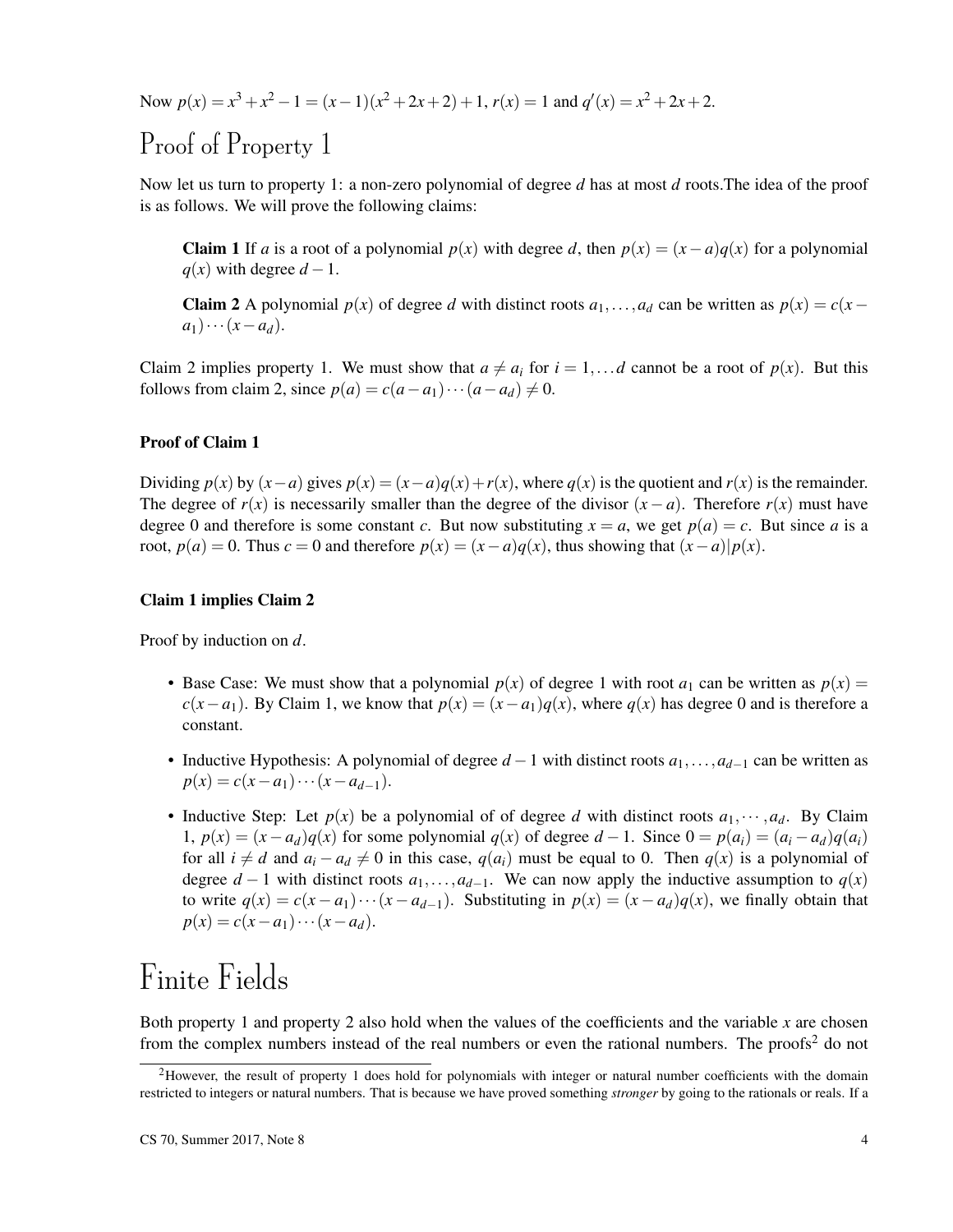hold if the values are restricted to being natural numbers or integers. Let us try to understand this a little more closely. The only properties of numbers that we used in polynomial interpolation and in the proof of property 1 is that we can add, subtract, multiply and divide any pair of numbers as long as we are not dividing by 0. We cannot subtract two natural numbers and guarantee that the result is a natural number. And dividing two integers does not usually result in an integer.

But if we work with numbers modulo a prime<sup>3</sup>  $m$ , then we can add, subtract, multiply and divide (by any non-zero number modulo *m*). To check this, recall that *x* has an inverse mod *m* if  $gcd(m, x) = 1$ , so if *m* is prime *all* the numbers {1,...,*m*−1} have an inverse mod *m*. So both property 1 and property 2 hold if the coefficients and the variable *x* are restricted to take on values modulo *m*. This remarkable fact that these properties hold even when we restrict ourselves to a *finite* set of values is the key to several applications that we will presently see.

Let us consider an example of degree  $d = 1$  polynomials modulo 5. Let  $p(x) = 2x + 3 \pmod{5}$ . The roots of this polynomial are all values *x* such that  $2x + 3 = 0 \pmod{5}$  holds. Solving for *x*, we get that  $2x = -3$  $2(mod 5)$  or  $x = 1(mod 5)$ . Note that this is consistent with property 1 since we got only 1 root of a degree 1 polynomial.

Now consider the polynomials  $p(x) = 2x + 3$  and  $q(x) = 3x - 2$  with all numbers reduced mod 5. We can plot the value of each polynomial *y* as a function of *x* in the *x*-*y* plane. Since we are working modulo 5, there are only 5 possible choices for *x*, and only 5 possible choices for *y*:



Notice that these two "lines" intersect in exactly one point, even though the picture looks nothing at all like lines in the Euclidean plane! Looking at these graphs it might seem remarkable that both property 1 and property 2 hold when we work modulo *m* for any prime number *m*. But as we stated above, all that was required for the proofs of property 1 and 2 was the ability to add, subtract, multiply and divide any pair of numbers (as long as we are not dividing by 0), and they hold whenever we work modulo a prime *m*.

When we work with numbers modulo a prime *m*, we say that we are working over a finite field, denoted by  $F_m$  or  $GF(m)$  (for Galois Field). In order for a set to be called a field, it must satisfy certain axioms which are the building blocks that allow for these amazing properties and others to hold. If you would like to learn more about fields and the axioms they satisfy, you can visit Wikipedia's site and read the article on fields: http://en.wikipedia.org/wiki/Field\_\%28mathematics\%29. While you are there, you can also read the article on Galois Fields and learn more about some of their applications and elegant properties which will not be covered in this lecture: http://en.wikipedia.org/wiki/

polynomial has no more than *d* real roots, it certainly has no more than *d* integer roots. After all, every integer is a real number!

Meanwhile, property 2 does not hold at all if we restrict all the numbers involved to be integers. Try finding a straight line that goes through  $(0,0)$  and  $(2,1)$ . It doesn't have integer coefficients.

<sup>&</sup>lt;sup>3</sup>Again, it is useful to consider what happens if the *m* is not a prime. What happens to property 1? Consider  $m = 8$  and the equation  $x^3 = 0$ . How many roots? 0 is a root for sure, but so are 2, 4, 6. That is 4 distinct roots to a third-degree polynomial. This means that property 1 does not hold and neither does property 2.

Unlike in the case of the integers, we cannot simply embed the numbers mod 8 into a larger field for which the result holds. This goes to show that we must be careful. It turns out that there is a way construct a finite field with 8 elements, but it is not simply the integers mod 8.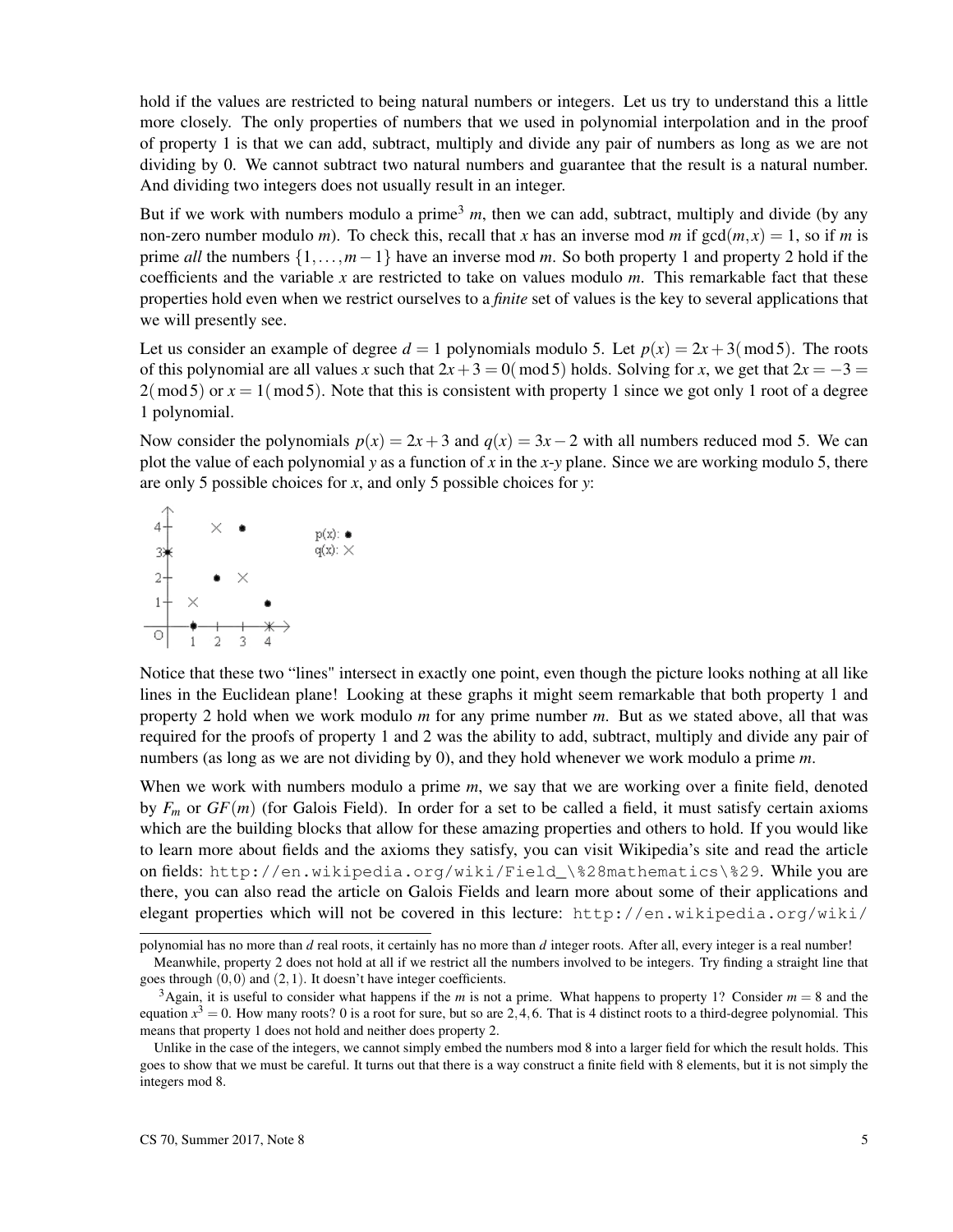Galois\_field. (Take Math 113 and Math 114 to really get into this stuff, or take EECS 229B which also covers many of these properties as it builds the fundamentals of error-correcting codes.)

### Counting

How many polynomials of degree (at most) 2 are there modulo *m*? This is easy: there are 3 coefficients, each of which can take on one of *m* values for a total of  $m^3$ . Writing  $p(x) = a_d x^d + a_{d-1} x^{d-1} + \cdots + a_0$  by specifying its  $d+1$  coefficients  $a_i$  is known as the coefficient representation of  $p(x)$ . Is there any other way to specify  $p(x)$ ?

Sure, there is! Our polynomial of degree (at most) 2 is uniquely specified by its values at any three points, say  $x = 0, 1, 2$ . Once again each of these three values can take on one of *m* values, for a total of  $m<sup>3</sup>$  possibilities. In general, we can specify a degree *d* polynomial  $p(x)$  by specifying its values at  $d+1$  points, say  $0,1,\ldots,d$ . These  $d+1$  values,  $(y_0, y_1, \ldots, y_d)$  are called the value representation of  $p(x)$ . The coefficient representation can be converted to the value representation by evaluating the polynomial at  $0,1,\ldots,d$ . And as we've seen, Lagrange interpolation can convert the value representation to the coefficient representation.

So if we are given three pairs  $(x_1, y_1), (x_2, y_2), (x_3, y_3)$  then there is a unique polynomial of degree 2 such that  $p(x_i) = y_i$ . But now, suppose we were only given two pairs  $(x_1, y_1)$ ,  $(x_2, y_2)$ ; how many distinct degree 2 polynomials are there that go through these two points? Notice that there are exactly *m* choices for *y*3, and for each choice there is a unique (and distinct) polynomial of degree 2 that goes through the three points  $(x_1, y_1), (x_2, y_2), (x_3, y_3)$ . It follows that there are exactly *m* polynomials of degree at most 2 that go through 2 points  $(x_1, y_1), (x_2, y_2)$ , as shown below:



What if you were only given one point  $(x_1, y_1)$ ? Well, there are  $m^2$  choices for  $y_2$  and  $y_3$ , yielding  $m^2$  polynomials of degree at most 2 that go through the point given. A pattern begins to emerge, as is summarized in the following table:

| Polynomials of degree $\leq d$ over $F_m$ |                  |
|-------------------------------------------|------------------|
| # of points                               | # of polynomials |
| $d+1$                                     |                  |
| d.                                        | m                |
| $d-1$                                     | $m^2$            |
|                                           |                  |
| $d-k$                                     | $m^{k+1}$        |
|                                           |                  |
|                                           | $m^{d+1}$        |

Note that the reason that we can count the number of polynomials in this setting is because we are working over a finite field. If we were working over an infinite field such as the rationals, there would be infinitely many polynomials of degree *d* that can go through *d* points! Think of a line, which has degree one. If you were just given one point, there would be infinitely many possibilities for the second point, each of which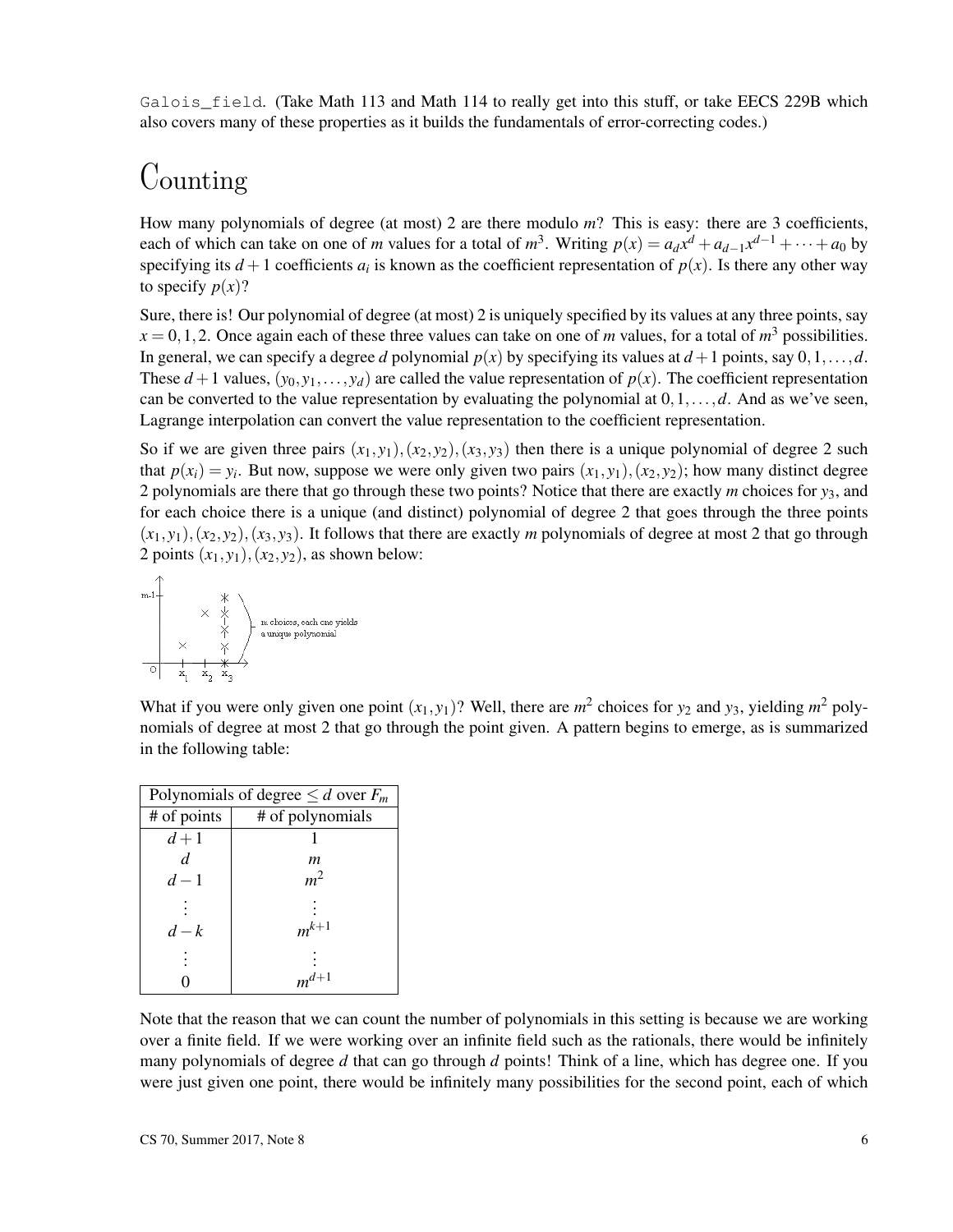uniquely defines a line.

### Secret Sharing

In the late 1950's and into the 1960's, during the Cold War, President Dwight D. Eisenhower approved instructions and authorized top commanding officers for the use of nuclear weapons under very urgent emergency conditions. Such measures were set up in order to defend the United States in case of an attack in which there was not enough time to confer with the President and decide on an appropriate response. This would allow for a rapid response in case of a Soviet attack on U.S. soil. This is a perfect situation in which a secret sharing scheme could be used to ensure that a certain number of officials must come together in order to successfully launch a nuclear strike, so that for example no single person has the power and control over such a devastating and destructive weapon. Suppose the U.S. government finally decides that a nuclear strike can be initiated only if at least  $k > 1$  major officials agree to it. We want to devise a scheme such that (1) any group of *k* of these officials can pool their information to figure out the launch code and initiate the strike but (2) no group of *k*−1 or fewer have any information about the launch code, even if they pool their knowledge. For example, they should not learn whether the secret is odd or even, a prime number, divisible by some number *a*, or the secret's least significant bit. How can we accomplish this?

Suppose that there are *n* officials indexed from 1 to *n* and the launch code is some natural number *s*. Let *q* be a prime number larger than *n* and *s*. We will work over  $GF(q)$  from now on.

Now pick a random polynomial  $P(x)$  of degree  $k-1$  such that  $P(0) = s$  and give  $P(1)$  to the first official,  $P(2)$  to the second,...,  $P(n)$  to the  $n^{th}$ . Then

- Any *k* officials, having the values of the polynomial at *k* points, can use Lagrange interpolation to find *P*, and once they know what *P* is, they can compute  $P(0) = s$  to learn the secret. Another way to say this is that any *k* officials have between them a value representation of the polynomial, which they can convert to the coefficient representation, which allows them to evaluate  $P(0) = s$ .
- Any group of *k* − 1 officials has no information about *s*. So they know only *k* − 1 points through which  $P(x)$ , an unknown polynomial of degree  $k-1$  passes. They wish to reconstruct  $P(0)$ . But by our discussion in the previous section, for each possible value  $P(0) = b$ , there is a unique polynomial of degree  $k-1$  that passes through the  $k-1$  points of the  $k-1$  officials as well as through  $(0,b)$ . Hence the secret could be any of the *q* possible values  $\{0,1,\ldots,q-1\}$ , so the officials have — in a very precise sense — no information about *s*. Another way of saying this is that the information of the officials is consistent with *q* different value representations, one for each possible value of the secret, and thus the officials have no information<sup>4</sup> about  $s$ .

**Example.** Suppose you are in charge of setting up a secret sharing scheme, with secret  $s = 1$ , where you want to distribute  $n = 5$  shares to 5 people such that any  $k = 3$  or more people can figure out the secret, but two or fewer cannot. Let's say we are working over  $GF(7)$  (note that  $7 > s$  and  $7 > n$ ) and you randomly choose the following polynomial of degree  $k - 1 = 2$ :  $P(x) = 3x^2 + 5x + 1$  (here,  $P(0) = 1 = s$ , the secret). So you know everything there is to know about the secret and the polynomial, but what about the people that receive the shares? Well, the shares handed out are  $P(1) = 2$  to the first official,  $P(2) = 2$  to the second,

<sup>&</sup>lt;sup>4</sup>Note that this is a good reason to work first over finite fields rather than, say, over the real numbers, where the basic secretsharing scheme would still work in principle. Because there are only finitely many values in our field, we can quantify precisely how many remaining possibilities there are for the value of the secret, and show that this is the same as if the officials had no information at all. For the reals, it is much more subtle to try to quantify the idea of "no information" because certain infinities will arise.